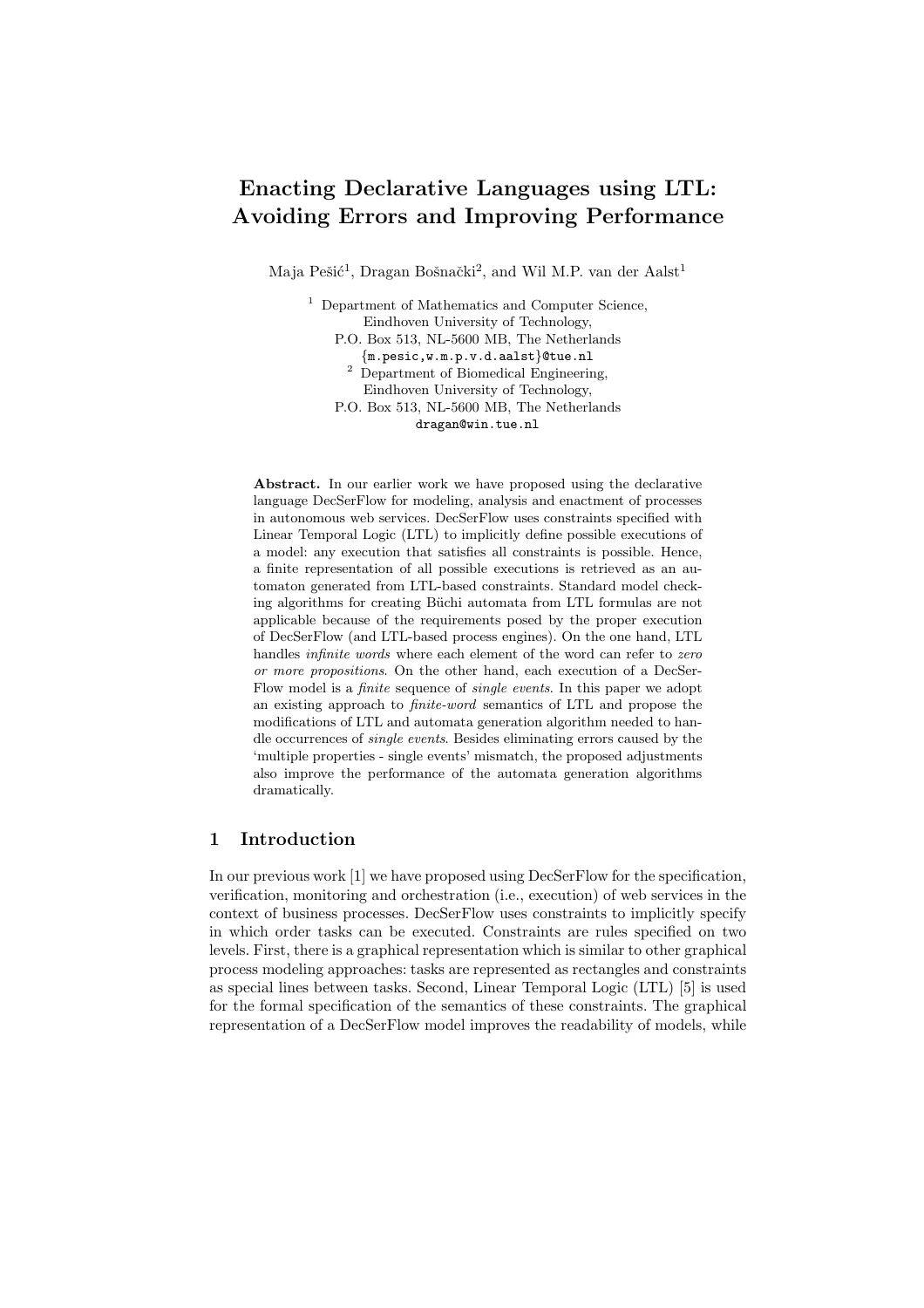

Fig. 1. A DecSerFlow model

(often complex and unreadable) LTL expressions enable verification, monitoring and deadlock-free execution.

Figure 1 shows an illustrative example of a DecSerFlow model. This model contains tasks  $A, B$  and  $C$ , and two *response* constraints. The first constraint specifies that each successfully completed execution of task A must eventually be followed by at least one successfully completed execution of task  $B$ , which is formally defined with the LTL formula  $\square(A_c \Rightarrow \lozenge B_c)$ . The second constraint specifies that each successfully completed execution of task  $B$  must eventually be followed by at least one successfully completed execution of task A, which is formally defined by the LTL formula  $\square(B_c \Rightarrow \lozenge A_c)$ . Note that DecSerFlow uses the notion of events related to execution of a task: scheduling, starting, completing, canceling, delegating, etc. For example, starting, canceling and completing the execution of some task T is denoted by  $T_s$ ,  $T_x$  and  $T_c$ , respectively. This increases the expressive power of the language.

The DecSerFlow language is supported by the DECLARE system, which enables modeling, verification and enactment of LTL-based models, e.g., Dec-SerFlow models. Note that this system cannot directly be used to enact web services. Instead it can be used for manual execution of declarative models, where the user manually executes each step in the process. DECLARE is an open source system and it can be downloaded from http://declare.sf.net.

Using LTL for formalization of constraints makes DecSerFlow a truly declarative process modeling language, which increases flexibility [1] needed for autonomous web services. On the one hand, procedural process models lack flexibility because they explicitly specify all possible executions (i.e., orderings of tasks). On the other hand, DecSerFlow models are more flexible because all possible executions are specified implicitly, as all executions that satisfy all constraints in the model. A finite representation of all possible executions is obtained from LTL specifications of DecSerFlow constraints: by means of generating an automata for LTL formulas. Algorithms for generating automata that represent exactly all traces that satisfy an LTL formula have been developed in the field of model checking [5]. Note that, in DecSerFlow, we do not use automata generated from LTL specifications of constraints for model checking in the sense of checking if the model satisfies certain properties. Instead, we use the generated automata for detecting errors caused by conflicting constraints, execution monitoring and ensuring deadlock-free execution of models of web services [11].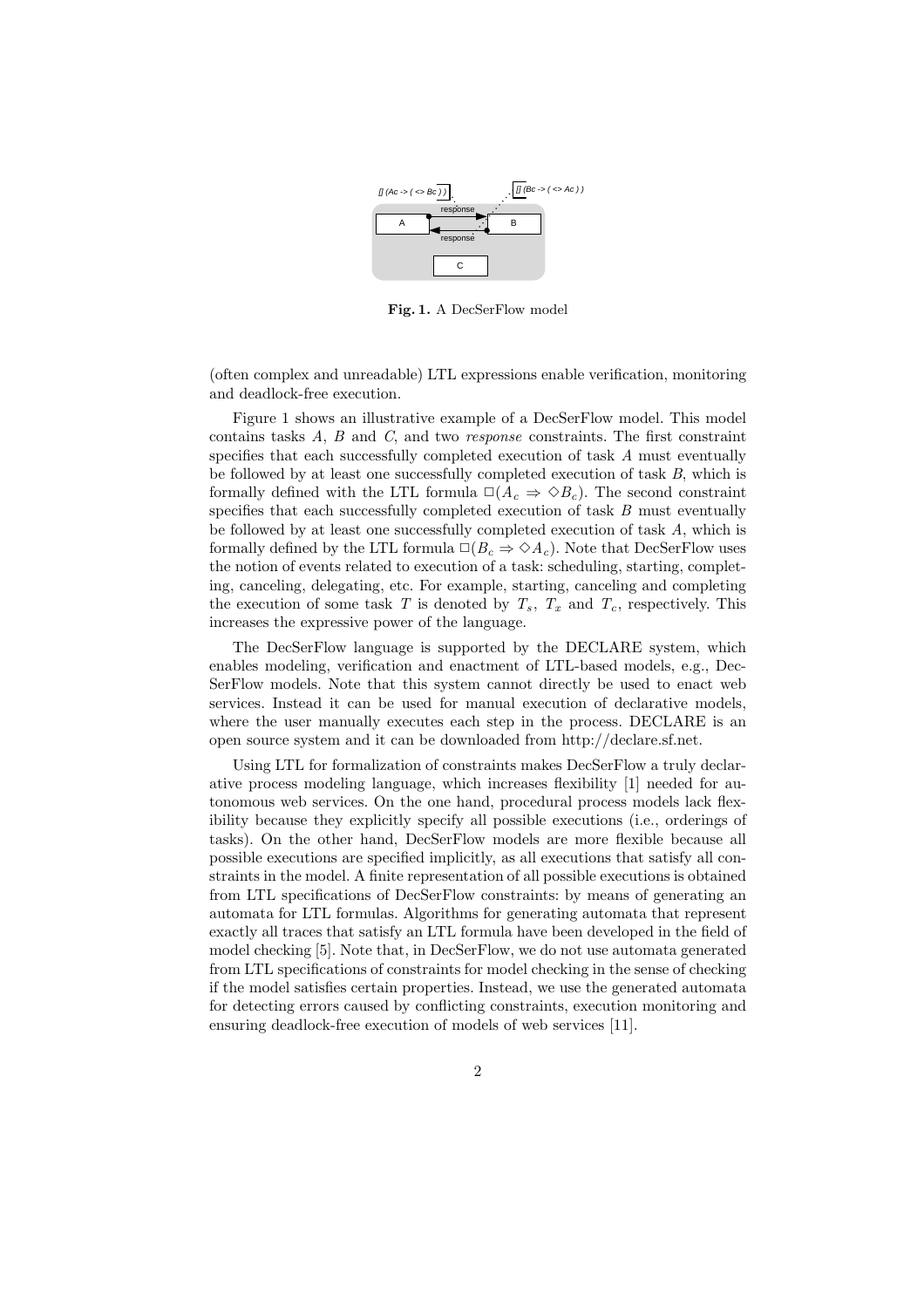

Fig. 2. LTL for DecSerFlow

Typically, LTL and model checking techniques are used to verify properties of a given model. DecSerFlow uses LTL to define possible executions, as sequences of executed events. For example, one possible execution of the model shown in Figure 1 is executing (i.e., starting and completing) task  $C$  three times, which is specified as  $\sigma = C_s, C_c, C_s, C_c, C_s, C_c$ . There are two important differences between the 'standard' LTL and the LTL applied to DecSerFlow models, as is illustrated in Figure 2.

The first difference between standard LTL and DecSerFlow LTL is the length of execution traces (i.e., words). On the one hand, standard LTL considers infinite traces, as shown in Figure 2(a). On the other hand, Figure 2(b) shows that the execution of process instances (e.g. a customer order or service request) eventually terminates. Hence, the infinite semantics of standard LTL [5] cannot be applied to DecSerFlow models. In order to apply LTL to finite traces, we adopt a simple and efficient approach originally proposed by Giannakopoulou et al. [7].

The second difference between standard LTL and the DecSerFlow LTL is the semantics of elements in a trace. Standard LTL assumes that one element of the trace can refer to more than one proposition. For example, it is possible to monitor two properties:  $(P_1)$  the motor temperature is higher than 80 degrees and  $(P_2)$  the speed of the turbine is higher than 150 km/h. As Figure 2(a) shows, each element of the trace could then refer to: (1) none of the two properties, i.e., neither  $P_1$  nor  $P_2$  hold, (2) only property  $P_1$  holds, (3) only property  $P_2$  holds, or (4) properties  $P_1$  and  $P_2$  both hold. In the case of execution traces of DecSerFlow models one proposition refers to one event, e.g., starting task  $C(C_s)$ . Therefore, we may safely assume that only one proposition holds at one moment, i.e., each of the elements of the trace refers to exactly one event, as shown in Figure 2(b).

Due to these differences, using standard LTL and automata generation algorithm may cause errors when it comes to the verification, monitoring and deadlock-free execution of DecSerFlow models. In this paper we show how the semantics of standard LTL and the automata generation can be adjusted for declarative languages like DecSerFlow. Besides elimination of errors, the proposed adjustments improve the performance of the algorithm, both with respect to the size of the automata and the processing time. We will use the model shown in Figure 1 as a running example.

The remainder of this paper is organized as follows. We start by describing how LTL and automata generated from LTL are used in DecSerFlow. In Section 3 we sketch how the finite trace semantics can be applied to LTL and generated automata, by using the approach described in [7]. Section 4 describes how the LTL semantics and the algorithm for generating automata must be changed in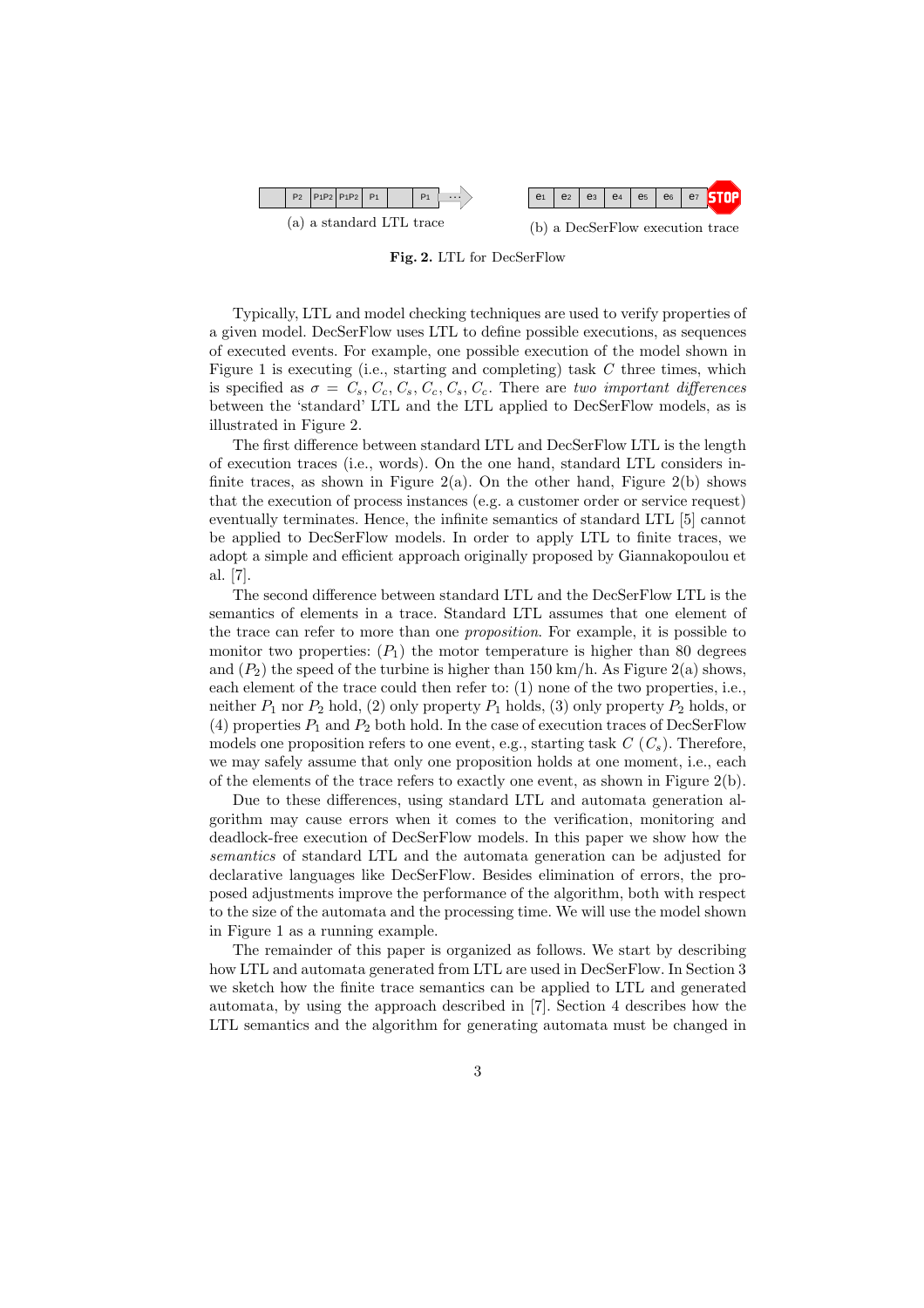order to be applicable to sequences of single events. The results of experiments testing the performance of proposed changes are presented in Section 5. Finally, related work is discussed in Section 6 and Section 7 concludes the paper.

# 2 LTL and Automata for Finite Traces

DecSerFlow uses LTL for finite traces [7] to formally specify constraints. Just like in standard LTL, a well-formed LTL formula can use standard logical operators  $(!, \wedge \text{ and } \vee)$  and several additional temporal operators:  $\circ$  (next), U (until), W (weak until), V (release),  $\Box$  (always) and  $\diamond$  (eventually). The finite trace semantics is reflected in the way propositions and the until  $(U)$  operator are defined: proposition is a finite sequence and the index  $i$  in the until  $(U)$  has the upper bound n:

Definition 1 (LTL for finite traces [7]). Given a finite set of atomic propositions P, every  $p \in P$  is a well-formed LTL formula. If  $\Phi$  and  $\Psi$  are well-formed LTL formulas, then true, false,  $\phi, \Phi \wedge \Psi, \Phi \vee \Psi, \Box \Phi, \Diamond \Phi, \Box \Phi, \Phi \vee \Psi, \Phi \vee \Psi$ and  $\Phi W \Psi$  are also well-formed LTL formulas. An interpretation of an LTL formula is a set of finite traces  $\sigma = \sigma_1, \sigma_2, \ldots$  over  $2^P$  (sets of propositions). We write  $\sigma^{i\rightarrow}$  for the suffix of  $\sigma$  starting at position i, i.e.,  $\sigma^{i\rightarrow} = \sigma_i, \sigma_{i+1}, \ldots$  The semantics of LTL is defined as follows:

•  $\sigma \models p$  iff  $p \in \sigma_1$ , for  $p \in P$  •  $\sigma \models \Phi \lor \Psi$  iff  $(\sigma \models \Phi) \lor (\sigma \models \Psi)$ •  $\sigma \vDash !\Phi$  iff  $\sigma \nvDash \Phi$  •  $\sigma \vDash \bigcirc \Phi$  iff  $\sigma^{2\rightarrow} \vDash \Phi$ •  $\sigma \models \Phi \land \Psi \text{ iff } (\sigma \models \Phi) \land (\sigma \models \Psi)$ •  $\sigma \models \Phi U \Psi \text{ iff } (\exists_{1 \leq i \leq n} : (\sigma^{i \rightarrow} \models \Psi \land (\forall_{1 \leq j < i} : \sigma^{j \rightarrow} \models \Phi)))$ Also, abbreviations are used: •  $\Phi \Rightarrow \Psi$  for  $\Phi \lor \Psi$  •  $\Diamond \Phi$  for true  $\mathcal{U}\Phi$  •  $\Phi W\Psi$  for  $(\Phi U\Psi) \lor (\Box \Phi)$ • true for  $\Phi \vee \Phi$  •  $\Box \Phi$  for  $\Diamond \Phi$  •  $\Phi V \Psi$  for  $\Box (\Phi U \Psi)$ 

• false for !true

DecSerFlow does not directly use LTL for constraint specification. Instead, constraints are created from constraint templates. Each template has a unique name and graphical representation and its semantics is formalized by an LTL formula. Although DecSerFlow has more than twenty constraint templates, new templates can be easily added to the language. Hence, any LTL formula can be used in DecSerFlow. For the detailed description of the full list of DecSerFlow templates we refer the reader to [11].

A widely exploited property of LTL is the fact that for every LTL formula a finite state automaton (cf. Definition 2) can be generated, such that the language (i.e., all accepted traces) of this automaton exactly represents all traces that satisfy the formula. In the field of model-checking, various algorithms are proposed for generating automata from LTL formulas. Some examples of these algorithms can be found in  $[5, 8, 3, 4, 7]$ . In the remainder of this paper we use the algorithm for generating finite automata for finite traces presented in [7]. We will refer to this algorithm as to the **BASIC** algorithm.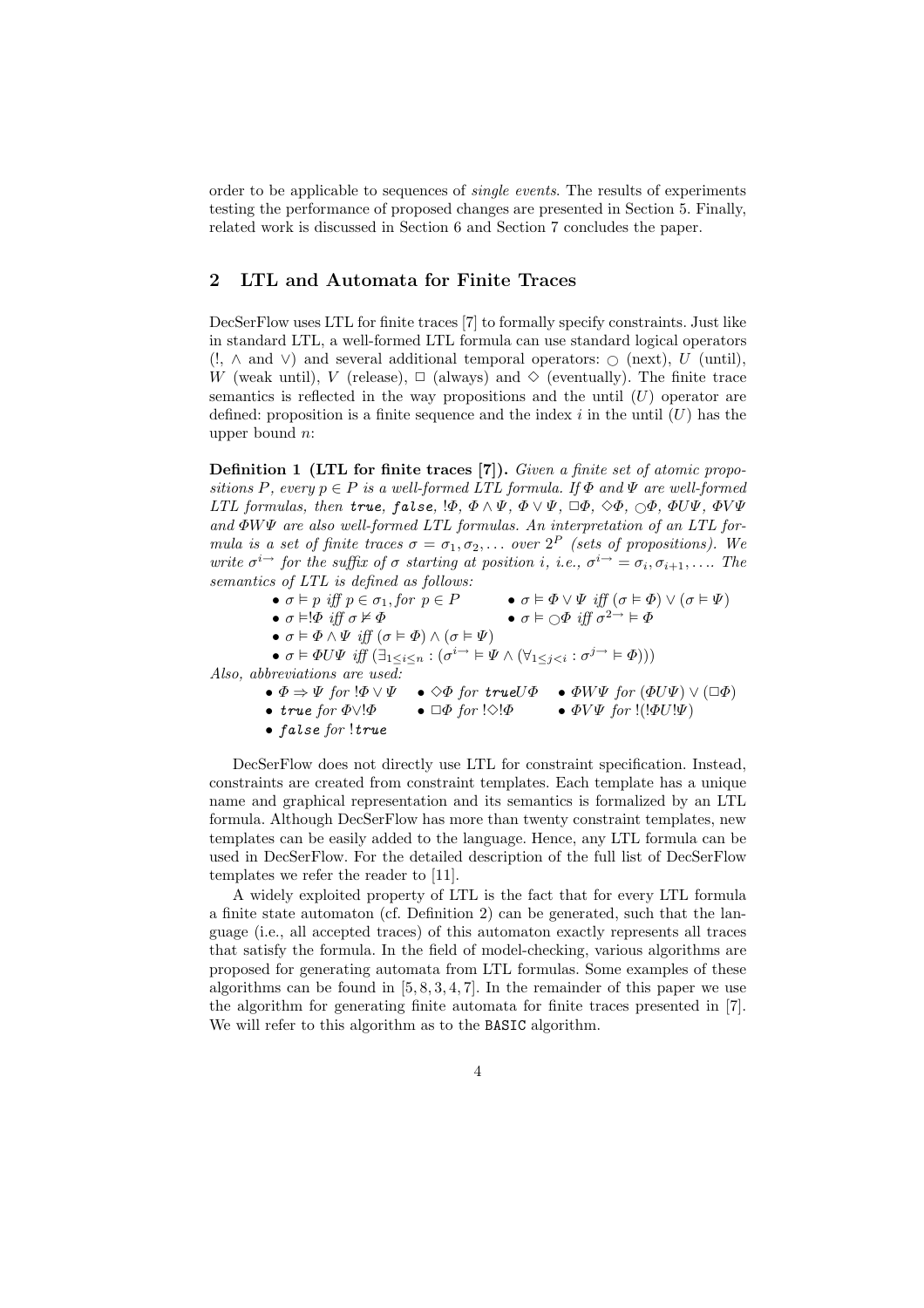**Definition 2** (Finite automaton  $(FA)$ ). Finite automaton FA is a five-tuple  $\langle A, S, T, S_0, S_F \rangle$  such that A is the alphabet, S is the finite set of states,  $T \subseteq$  $S \times A \times S$  it the transition relation,  $S_0 \subseteq S$  is the set of initial states, and  $S_F \subseteq S$  is the set of accepting states. We say that:

- $-$  A run of FA is a sequence  $\delta = s_0 a_0 s_1 \dots a_{n-1} s_n$  such that  $(s_i, a_i, s_{i+1}) \in T$ and  $s_0 \in S_0$ .
- $A$  run  $\delta$  is accepting if  $s_n \in S_F$ .
- A FA accepts a finite trace  $\sigma = \langle e_0, e_1, \ldots, e_m \rangle$  if there exists an accepting run  $\delta = s_0 e_0 s_1 \dots e_{m-1} s_m$  of FA.

All algorithms (including the BASIC algorithm) are based on expanding a graph node into a set of nodes, which will eventually become states of the automaton  $[5, 8, 3, 4, 7]$ . Each node has several fields  $[5]$ . Field ID is a unique identification for the node; Field INCOMING contains the set of nodes that lead to this node; Field NEW contains the set of formulas that must hold in the current node but have not yet been processed, i.e., this node must make these formulas true; Field OLD contains the set of formulas that have already been processed; Field NEXT contains the set of formulas that must hold at all immediate successors of this node. The BASIC algorithm consists of several basic steps:

- 1. The original LTL formula is rewritten to a normal form.
- 2. A graph of nodes is created by the recursive method expand, which is briefly sketched in Algorithm 2.1. Formulas from the field NEW are processed one by one (line 14), by breaking down the formulas to the level of propositions. Formulas  $aUb, aVb$  and  $a \vee b$  are broken down by creating two new nodes (following special rules) and expanding them further (lines 24-27) and formula  $a \wedge b$  by adding a and b to the field NEW and further expanding the current node (lines 29-31). While processing a literal  $f$  (lines 16-23), a conflict occurs and the current node is discarded if the field OLD of the current node already contains  $!f$  (lines 17 and 18). When there is no conflict,  $f$  is added to the field OLD and the current node is further expanded (lines 20 and 21). Expanding a specific node finishes when all formulas have been processed, i.e., the NEW field is empty (lines 2-12). If an equal node is already in the GRAPH, then this (equal) node is updated with data for the current node (lines 3-6). Otherwise, the current node is added to the GRAPH, a new node is created and expanded with the current NODE in the field INCOMING and all formulas from the field NEXT of the current node in the field NEW of the created node(lines 7-11).
- 3. A finite automaton is created in the following manner: (1) created nodes become states in the automaton, (2) automaton edges are defined by the INCOMING field, (3) labels on edges are defined by literals stored in the field OLD, and (4) finite acceptance of states is imposed, ensuring that an accepting node does not have any unprocessed until  $(U)$  formulas in the NEXT field.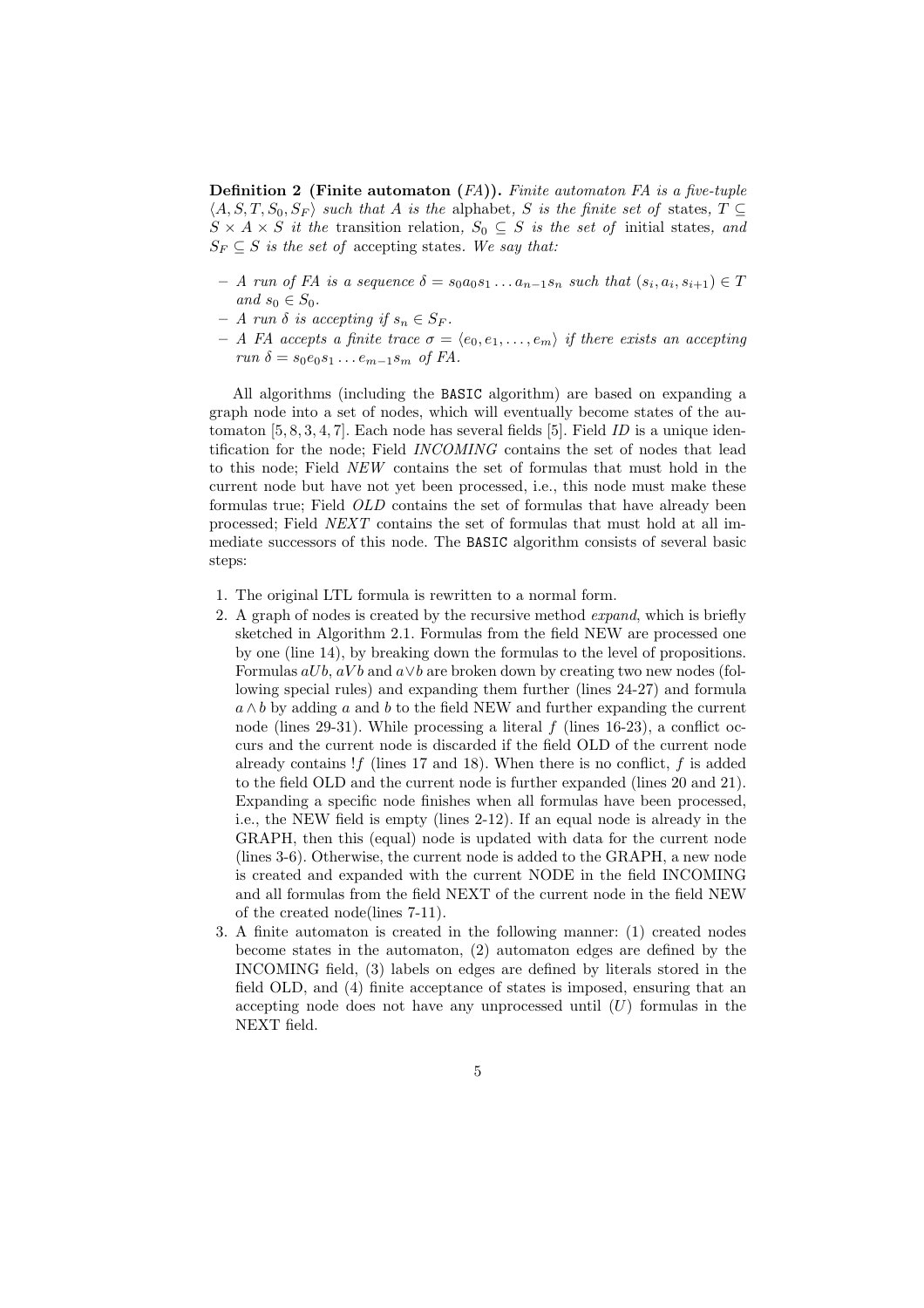The procedure for creating a graph nodes in the BASIC algorithm is also part of standards algorithms [5, 8, 3, 4, 7]. The main difference is in the way acceptance of nodes (i.e., states) is determined in the last step. On the one hand, standard algorithms impose infinite acceptance ensuring that, whenever a node contains  $pUq$ , some successor node will contain q [5]. On the other hand, the BASIC algorithm imposes finite acceptance by ensuring that an accepting trace satisfies all required eventualities, i.e., the NEXT field does not contain any unprocessed until  $(U)$  formulas [7].

Algorithm 2.1 BASIC algorithm: expanding the graph of nodes

```
1: function expand(NODE, GRAPH)
```
- 2: if  $NODE.NEW = \emptyset$  then {\*finished processing node\*}
- 3: if  $\exists A \in \text{GRAPH} : \text{equal}(NODE, A)$  then {\*equivalent node already processed\*}
- 4: update existing(NODE,A); {\*just update the existing node\*} 5: return GRAPH;
- 

```
6: else
```

```
7: GRAPH \Leftarrow GRAPH ∪ {NODE}; {*add NODE to GRAPH*}
```
- 8:  $NEWNODE \Leftarrow createNewNode();$  {\*create NEWNODE\*}
- 9:  $NEWNODE. INCOMMING \Leftarrow \{NODE\};$
- 10:  $NEWNODE.NEW \Leftarrow NODE. NEXT;$
- 11: return expand(NEWNODE,GRAPH); {\*expand NEWNODE\*}
- 12: end if

```
13: else
```

```
14: f \leftarrow getFormula(NODE.NEW); {*get the next formula for processing*}
```

```
15: NODE.NEW \Leftarrow NODE.NEW \setminus \{f\};
```

```
16: if (f \in P \lor f \in P) \lor (f = \text{true} \lor f = \text{false}) then \{\text{``f is a literal''}\}
```

```
17: if (f = false) \vee (!f \in NODE.OLD) then \{\ast a contradiction in NODE*}
18: return GRAPH {*discard current NODE*}
```

```
19: else<br>
20: N
```

```
NODE.OLD \Leftarrow NODE.OLD \cup \{f\}
```
- 21: return expand(NODE,GRAPH)
- 22: end if
- 23: end if

24: if  $f = aUb, aVb,$  or  $a \vee b$  then

- 25:  $NODE1 \Leftarrow create1(f, NODE);$  {\*depending the current operator in f\*}
- 26:  $NODE2 \Leftarrow create2(f, NODE);$  {\*depending the current operator in f\*}
- 27: return expand(NODE2,expand(NODE1, GRAPH));
- 28: end if
- 29: if  $f = a \wedge b$  then

```
30: NODE.NEW \Leftarrow NODE.NEW \cup \{a, b\};
```
- 31: return expand(NODE,GRAPH);
- 32: end if
- 33: end if

```
34: end expand;
```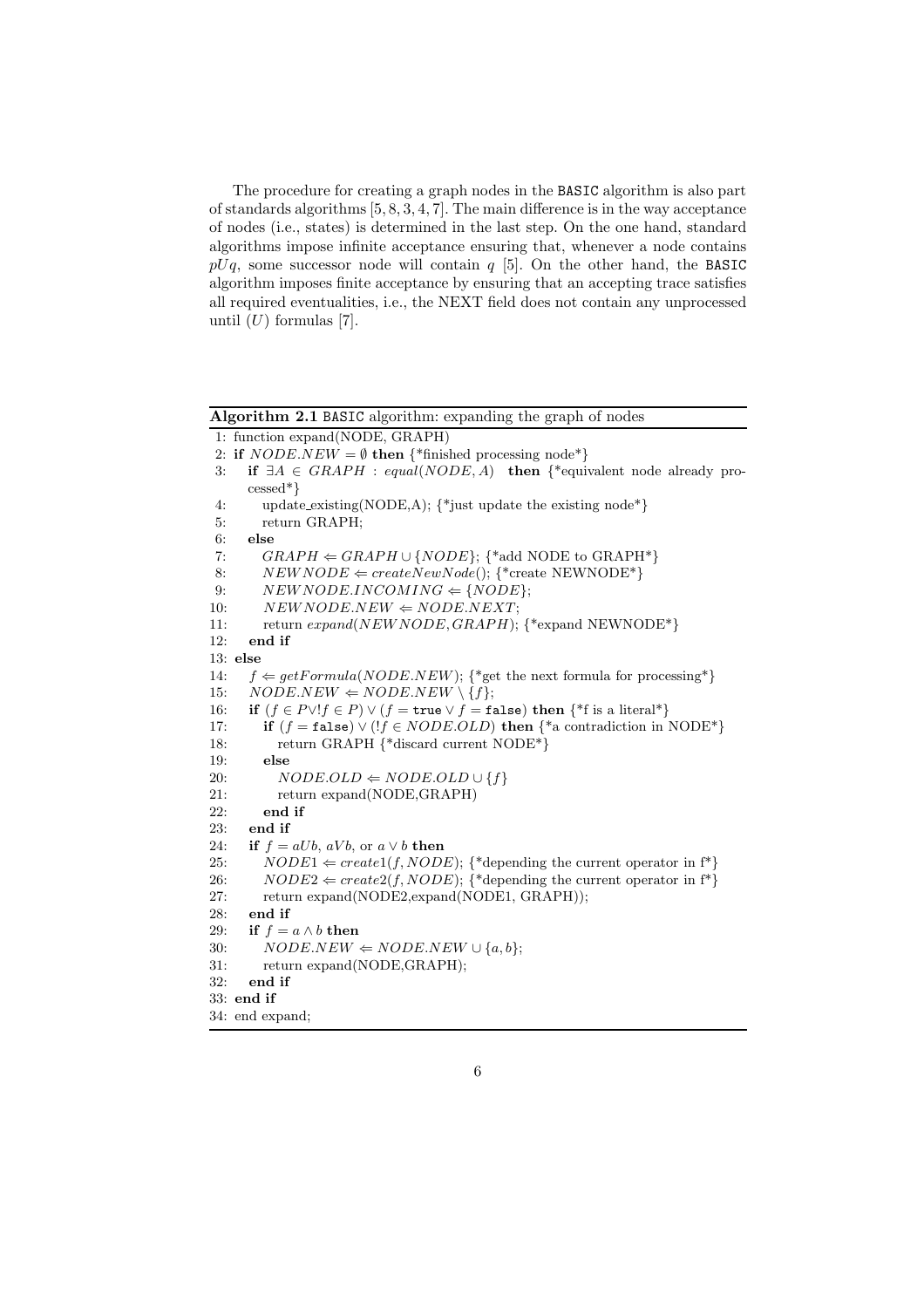

Fig. 3. Retrieving a finite representation of all possible executions of the model shown in Figure 1

A finite representation of all possible executions of a DecSerFlow model (i.e., all executions that satisfy all constraints in the model) is obtained by generating the model automaton from the model formula. The model formula  $F$  for a model with n constraints with LTL formulas  $f_1, f_2, \ldots, f_n$  is a conjunction of LTL formulas for all constraints from the model, i.e.,  $F = f_1 \wedge f_2 \wedge \ldots \wedge f_n$ . For example, the model formula for the DecSerFlow model shown in Figure 1 is a conjunction of formulas for the two *response* constraints, as shown in Figure  $3(a)$ . Figure  $3(b)$  shows the Büchi automaton generated by the BASIC algorithm for this model formula. Hence, the language (i.e., all accepted traces) of this automaton represents all possible executions of the DecSerFlow model from Figure 1. Automaton states are represented by circles such that a single border marks a non-accepting and a double border accepting state. Transitions are represented as directed labeled arcs between states. The arc without a source state marks the initial state.

Automata generated from DecSerFlow models can be used for multiple purposes [1, 11]. For example, the model automaton and automata generated for each constraint can be used to monitor the state of a model instance (we refer to one execution of a model as to one instance of the model) and constraints during execution. This is done by checking if the trace satisfies the model, i.e., if the automaton accepts the trace. Naturally, when processing the instance state the model automaton is used, and when processing states of constraints automata generated from LTL specifications are used. Note that the generated automata are non-deterministic, and we say that an automaton accepts a trace if the trace can be 'replayed' on the automaton in such a way that an accepting state is reached [1]. Given the current execution trace of an instance, the instance or constraint state is determined as follows: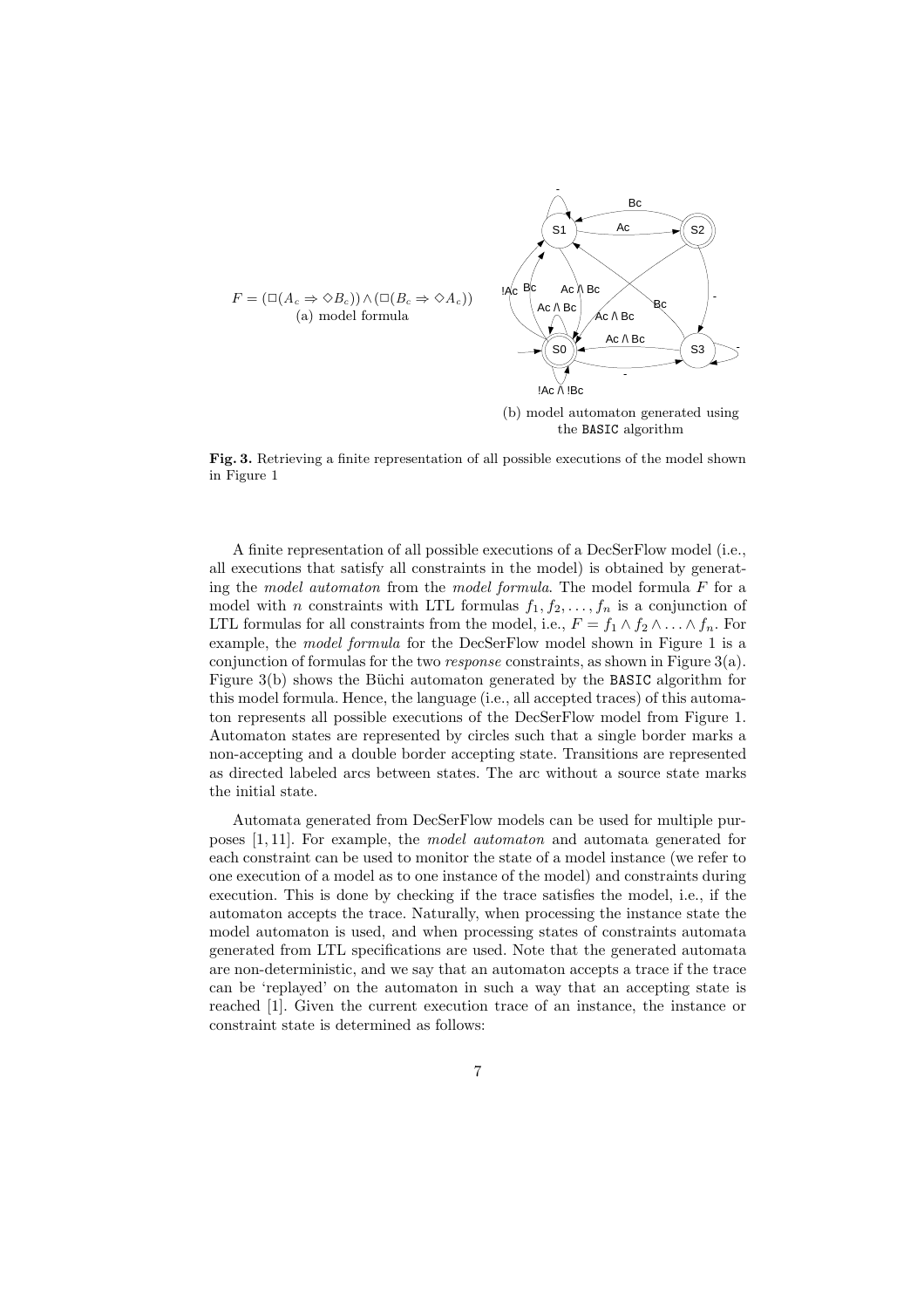- If the trace is accepted by the automaton, then the instance/constraint is satisfied.
- The instance/constraint is temporarily violated if the current trace is not accepted but it is a prefix of a trace accepted by the automaton. In other words, the instance/constraint is *temporarily violated* if the current trace can be 'replayed' on the automaton, but all possible replay scenarios lead to non-accepting state.
- If the trace is neither accepted by the automaton nor it is a prefix of an accepted trace, then the instance/constraint is (permanently) violated. In other words, the instance/constraint is violated if the current trace can not be 'replayed' on the automaton at all.

In addition to state monitoring, the model automaton can be used to ensure a deadlock-free execution and to verify service models. On the one hand, if the service execution would be driven by the model automaton, deadlocks would be eliminated. On the other hand, we have developed a verification procedures that can detect two types of errors based on model automata. First, a dead task is a model task that can never be executed because its completion is never allowed by transition labels. Second, a model has a conflict if the generated automaton is empty, i.e., it has no states and its language is empty. The DECLARE system used the above described procedures for model verification, monitoring states of instances and constraints and ensuring the deadlock-free execution [11].

# 3 Applying the Finite Traces Semantics

As explained in Section 1, an execution trace of a web service is a finite sequence, i.e.,  $\sigma = p_1, p_2, \ldots, p_n$ . Using automata generated for infinite traces can create problems if used for finite executions of DecSerFlow models.

Consider, for example, the situation when the DecSerFlow model shown in Figure 1 is executed by executing task  $A$ , i.e., the execution trace is

$$
\sigma = A_s, A_c. \tag{1}
$$

The model automaton shown in Figure 3(b) suggests that  $\sigma$  satisfies the model because it brings the model automaton to the accepting state  $S_2$  by triggering transitions '! $A_c$ ' and ' $A_c$ ':  $S_0 \xrightarrow[ (A_c) ]{A_c \choose (A_c)} S_1 \xrightarrow[ (A_c) ]{A_c} S_2$ .

If the finite semantics of the until  $(U)$  operator is assumed, trace  $\sigma$  given in (1) does not satisfy the model formula shown in Figure 3(a). This is because event  $A_c$  is not followed by event  $B_c$  by the end of the trace (note that this is required by constraint  $response(A,B)$ . Hence, trace  $\sigma$  does not satisfy the model shown in Figure 1. However, as explained in Section 2, the model automaton shown in Figure 3(b) suggests otherwise: trace  $\sigma$  satisfies the model because it brings the model automaton to the accepting state  $S_2$ .

To avoid this type of errors, the algorithm for automata generation must be adjusted to finite traces, as described in [7]. The infinite semantics of LTL is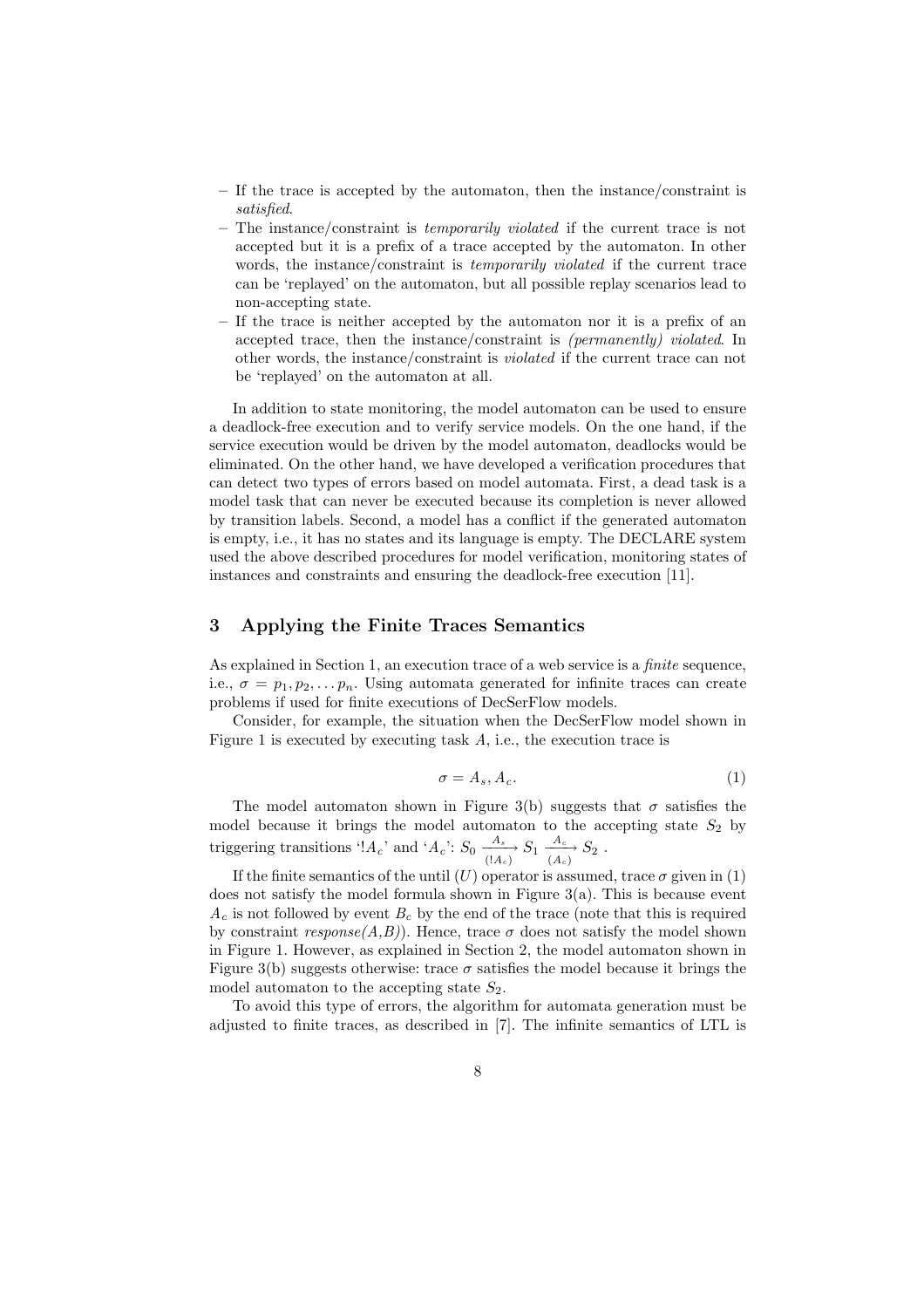

Fig. 4. The BASIC<sup>FIN</sup> model automaton for model shown in Figure 1

reflected in the fact that  $i$  does not have an upper bound in the definition of the until (U) operator:  $\exists_{1\leq i}$ :... (cf. Section 2). The manner in which the infinite acceptance is imposed in the standard algorithm is described in Section 2. As described in  $[7]$ , finite semantics must be reflected in the upper bound n of i in the until operator:  $\sigma \models \varphi U \psi$  if and only if  $(\exists_{1 \leq i \leq n} : (\sigma^i \models q \land (\forall_{1 \leq j < i} : \sigma^j \models p)).$ The main change in the algorithm is the way accepting conditions are imposed: a finite trace is accepting only if it satisfies all required eventualities (i.e., untils). Formulas that still need to be satisfied are stored in the field NEXT. Therefore, only if the NEXT field of a node does not contain any until  $(U)$  formulas, the automaton state generated from this node is accepting [7]. In the remainder of this paper we will use  $BASIC<sup>FIN</sup>$  to denote the algorithm presented in [8] and modified for finite traces as described in [7]. We will refer to the automaton generated by the BASIC $^{FIN}$  algorithm as to the BASIC $^{FIN}$  automaton. Figure 4 shows the BASIC<sup>FIN</sup> automaton generated for the model formula given in Figure 3(a). Indeed, this automaton suggests that trace  $\sigma$  does not satisfy the model from Figure 1, because this trace brings the automaton to the non-accepting state  $S_1$ :  $S_0 \xrightarrow[(A_c \wedge B_c)]{A_s} S_0 \xrightarrow[(-)} S_1.$ 

# 4 Applying the 'Single Event' Semantics

In standard LTL, traces are defined over  $2^P$ , which means that  $\sigma$  is a sequence of sets of propositions ( $\forall_{1 \leq i} : \sigma_i \subseteq P$ ). Hence, each element  $\sigma_i$  of a trace is a set of atomic propositions. The fact that one element of a trace can refer to multiple properties in standard LTL is semantically expressed in the way the proposition is defined:  $\sigma \models p$  if and only if  $p \in \sigma_1$  (cf. Section 2). As explained in Section 1, execution trace of a web service is a sequence of *single* events/propositions:  $\forall_{1\leq i\leq n}:\sigma_i\in P.$  In order to adjust the semantics of LTL to traces where each element refers to exactly one event, i.e. proposition, we must check if the proposition is the first element of the trace:  $\sigma \models p$  if and only if  $p = \sigma_1$ .

Automata that consider traces containing sets of propositions can create problems in DecSerFlow. For example, consider the  $BASIC<sup>FIN</sup>$  model automaton shown in Figure 4 and an instance of the model (cf. Figure 1 on page 2) with the execution trace  $\sigma$  given in (1). As explained in Section 3, this automaton suggests that the instance is not satisfied because trace  $\sigma$  brings the automaton to the non-accepting state  $S_1$ . Moreover, because an accepting state is reachable (i.e.,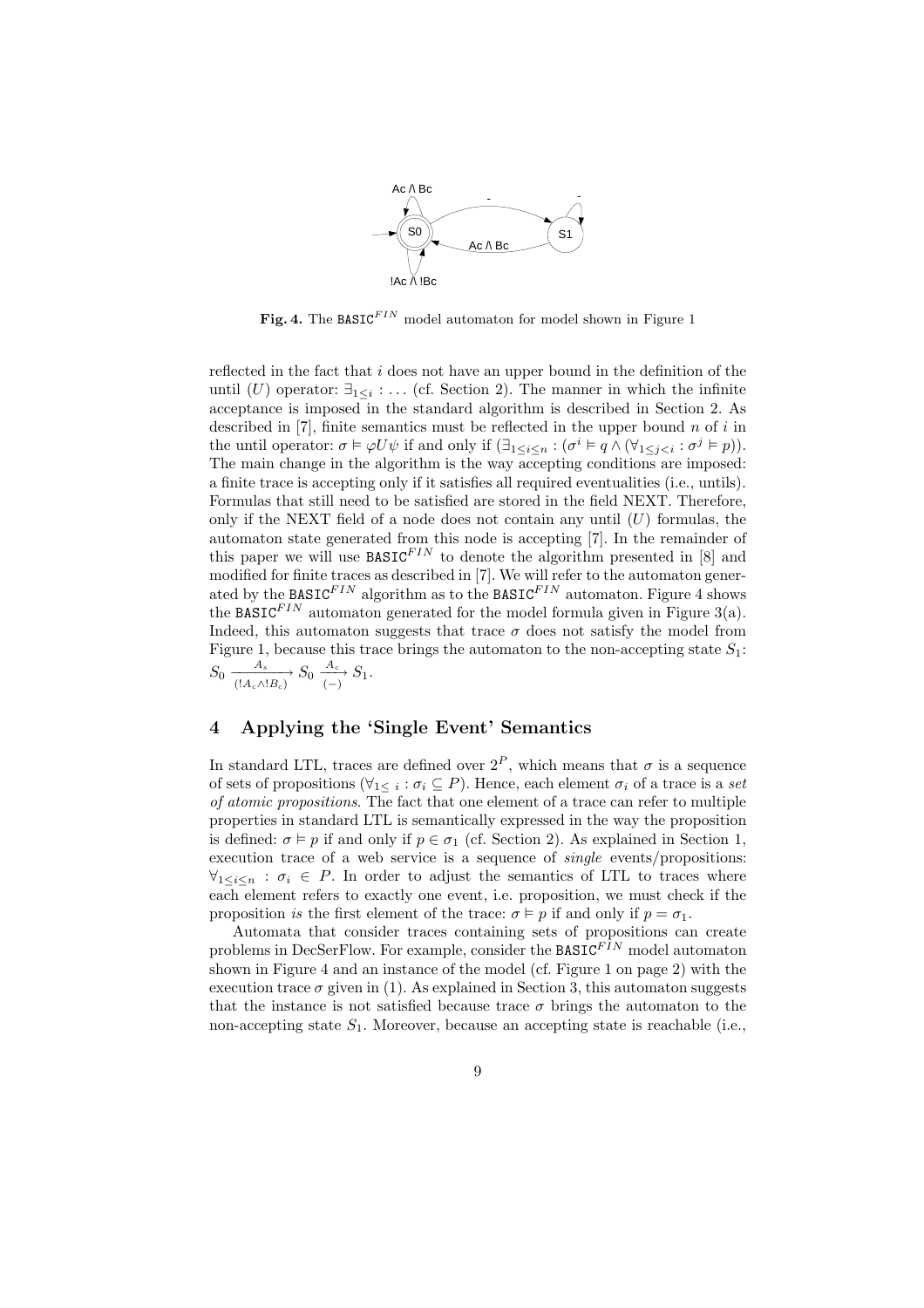Algorithm 4.1 Detecting a contradiction in the 'single events' algorithm 1: function expand(NODE, GRAPH)  $2: \ldots$ 3: if  $(f \in P \lor ! f \in P) \lor (f = \text{true} \lor f = \text{false})$  then 4: if  $(f = false) \vee (!f \in node.OLD) \vee (l \in P \wedge f \neq l \wedge l \in node.OLD)$  then 5: return GRAPH 6: else 7:  $NODE.OLD \Leftarrow NODE.OLD \cup f$ 8: return expand(NODE,GRAPH) 9: end if 10: end if 11: . . . 12: end expand;

accepting state  $S_0$  is reachable from  $S_1$  via transition  $A_c \wedge B_c$ , this automaton suggests that the instance is only temporarily violated. However, because events are triggered one by one, transition  $A_c \wedge B_c$  can never be taken. Hence, the state of this instance is actually permanently violated because an accepting state can no longer be reached.

In order to eliminate this error, we must adjust the algorithm to consider sequences of single events in the following way. The most important change is strengthening the contradiction test in Algorithm 2.1 (lines 16-18). As described in Section 2, literals that belong to the field OLD will become labels on the transitions in the generated automaton. Therefore, if the processed formula  $f$  is a literal, contradiction occurs and the current node is discarded if negation of f  $(lf)$  is already in the field *OLD* (lines 13 and 14).

Algorithm 4.1 shows how contradiction requirements must be strengthened in order to reflect the single event property. The additional requirement is: if we are processing a proposition f and another proposition  $l \neq f$  is already in the field *OLD*, then this is also a contradiction (line 3). Further, the handling of contradictions and regular situations stays the same: the current node is discarded when a contradiction is detected. Otherwise, further expansion of the current node in the graph is continued.

In addition to strengthening the contradiction requirement, labels on transitions can be displayed in a more concise way. If a label contains one positive proposition and an arbitrary number of negative proposition (e.g.,  $A_c \wedge B_c \wedge C_c$ ), it can be replaced by a shorter label containing only the positive proposition (e.g.,  $A<sub>c</sub>$ ). This is because the latter is implied by the former. Note that making labels shorter is not necessary from the semantical and correctness perspective, but it significantly improves the readability.

Figure 5 shows the  $\texttt{BASIC}_{SE}^{FIN}$  automata generated for the model formula given in Figure  $3(a)$ . This automaton correctly indicates that an instance with trace  $\sigma$  is permanently violated because  $\sigma$  is neither accepted by the automaton, nor it is a prefix of a trace accepted by this automaton. Moreover, tasks A and B can never be executed (i.e., these are dead tasks) because the language of this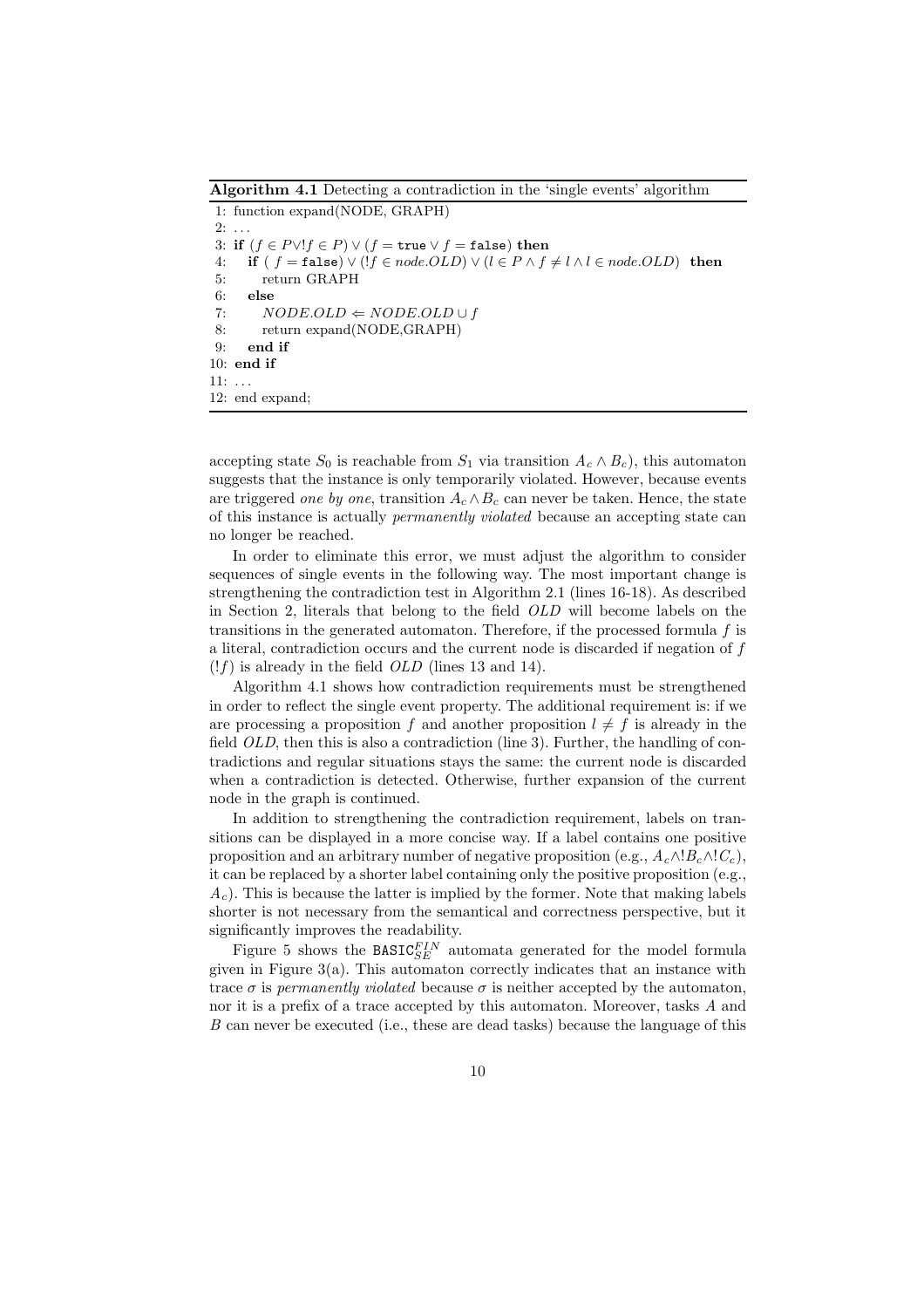automaton does not accept traces that contain  $A_c$  or  $B_c$ . This is because, as soon as either  $A$  or  $B$  would be executed, no finite execution would be able to satisfy *both response* constraints from the model shown in Figure 1.



Fig. 5. The BASIC $_{SE}^{FIN}$  model automaton for model shown in Figure 1

#### 4.1 Correctness Arguments

In this section we give a brief discussion of the correctness of the single event Algorithm 4.1 BASIC $_{SE}^{FIN}$ . Algorithm 2.1, BASIC $^{FIN}$ , can also be used to generate automata that accept only single-event traces satisfying a given model formula  $F$ . To this end we need to add a restrictive conjunct to  $F$ . Thus, to rule out all multiple-event traces, we run BASIC<sup>FIN</sup> on the formula  $R \wedge F$ , where  $a_1, a_2, \ldots, a_n \in P$  are the events that appear in F, and  $R = \Box \bigwedge_{i,j} [(a_i \wedge a_j)]$ where  $1 \leq i \leq n, 1 \leq j \leq n$  and  $i \neq j$ .

For the correctness of the standard algorithm  $\texttt{BASIC}^{FIN}$  we rely on [5,8]. Hence, we can establish the correctness of the single-event algorithm  $\texttt{BASIC}_{SE}^{FIN}$ by showing the following: for each run  $\mathcal{R}_2$  of the algorithm BASIC<sub>SE</sub> applied to a given model formula  $\tilde{F}$ , there exists a run  $\mathcal{R}_1$  of algorithm BASIC<sup>FIN</sup> applied to the formula  $R \wedge F$ , such that the automata produced by  $\mathcal{R}_2$  and  $\mathcal{R}_1$  are equivalent, i.e., they accept the same language. Moreover, to each state of the automaton generated by  $\texttt{BASIC}_{SE}^{FIN}$  there corresponds an equivalence class of states in the automaton generated by  $\widetilde{\texttt{BASIC}}^{FIN}.$ 

To show this, we construct a run  $\mathcal{R}_1$  of algorithm BASIC<sup>FIN</sup> as we trace the run  $\mathcal{R}_2$  of algorithm BASIC<sup>FIN</sup>. In BASIC<sup>FIN</sup> run  $\mathcal{R}_2$  is applied to F', which is the normal form of F. Run  $\mathcal{R}_1$  simulates  $\mathcal{R}_2$  in a "stuttering" manner, i.e., multiple steps of  $\mathcal{R}_1$  can correspond to a single step of  $\mathcal{R}_2$ . Algorithm BASIC<sup>FIN</sup> is actually applied on the normal form of  $R \wedge F$ , where F is rewritten to its normal form  $F'$  an  $R$  is rewritten into  $R' = \mathtt{false} \ V \bigwedge_{i,j} (\mathcal{a}_i \vee \mathcal{a}_j)$  such that  $1 \leq i \leq n$ ,  $1 \leq j \leq n$  and  $i \neq j$ . In  $\mathcal{R}_1$  we process R' before F'. It is straightforward to check that a sequence of node transformations as a result of the processing of  $R'$  in  $\mathcal{R}_1$  leads to insertion of  $n-1$  literals of the form  $a_i$  in the field  $OLD$  of each generated node [5]. This ensures that at most one positive proposition  $a_k$ can be added to the OLD field of each node, such that  $a_k \notin OLD$ . Adding the second positive proposition  $a_l$   $(l \neq k)$  will automatically invoke a contradiction in the original sense because the OLD filed already contains the negation  $a_l$ .

At each point one can prove that the following invariant holds for the parallel execution of  $\mathcal{R}_1$  and  $\mathcal{R}_2$ . Let run  $\mathcal{R}_2$  discard its current node  $n_2$ , because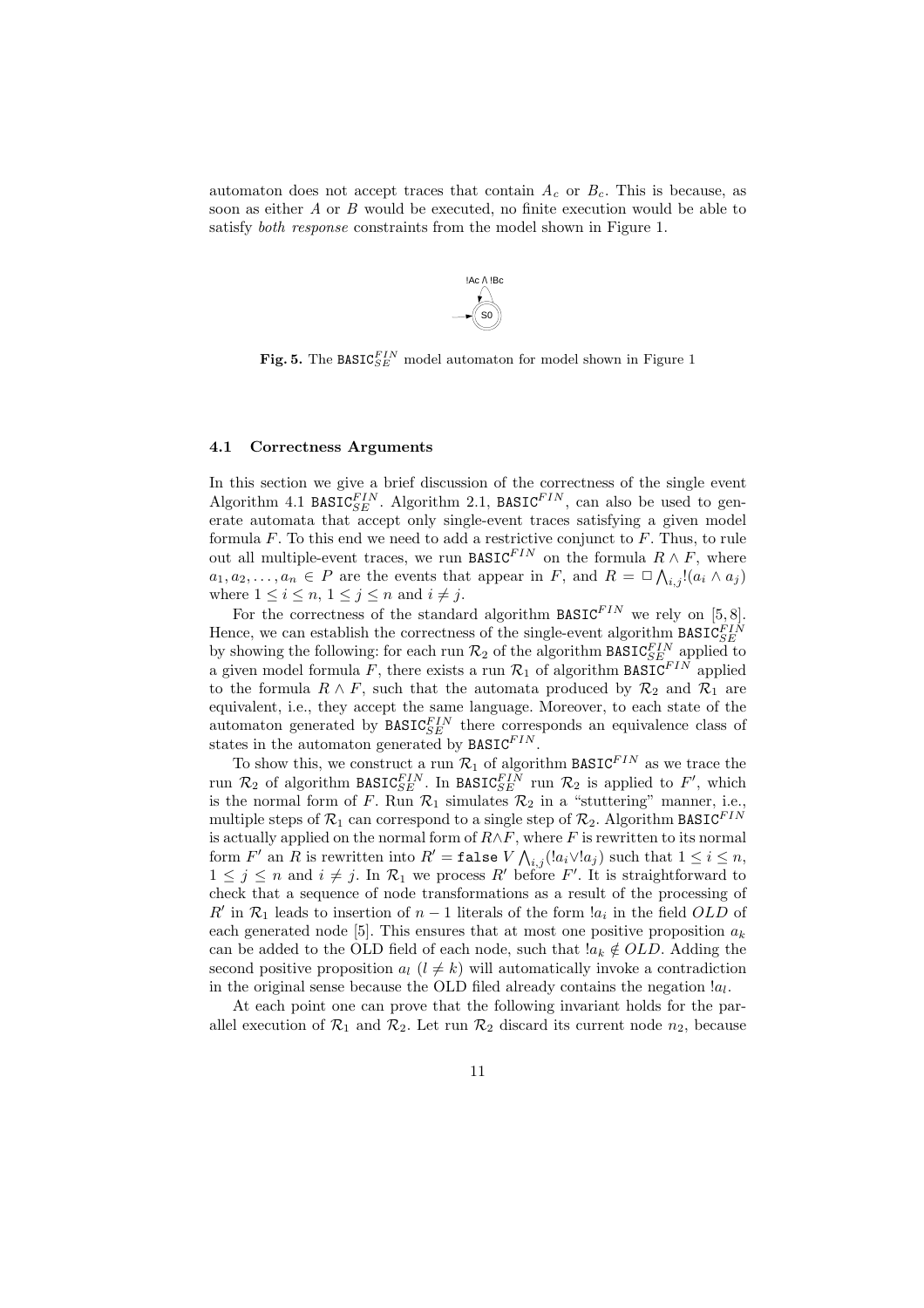field OLD contains proposition  $l$  (lines 4-5 in BASIC<sup>FIN</sup>) different from the currently processed formula/proposition f. Then field OLD of node  $n_1$ , currently considered by run  $\mathcal{R}_1$ , contains !f. As a consequence,  $\mathcal{R}_1$  also discards the node (because of contradiction) and in this way rules out a possible multiple event transition in the automaton.

Besides that, one can show that for each action by  $\mathcal{R}_1$  that adds a new node  $n_1$  to the set of nodes (lines 7-11 in BASIC<sup>FIN</sup>), there exists an action of  $\mathcal{R}_2$  that adds a corresponding node  $n_2$ . Both  $n_1$  and  $n_2$  contain in OLD only one literal without negation and this literal is the same in both nodes. Nodes  $n_1$  and  $n_2$ will be transformed into equivalent states in the resulting automata. Vice versa, each node added by  $\mathcal{R}_2$  corresponds to an equivalent node added by  $\mathcal{R}_1$ .

### 5 Experiments

We performed experiments to measure the effects of the 'single events' adjustments on the performance of the BASIC $_{SE}^{FIN}$  algorithm compared to the BASIC $^{FIN}$ algorithm. We run BASIC $^{FIN}$  with LTL formulas which were conjoined with a corresponding restrictive conjunct  $R$ , as introduced in Section 4.1 above, i.e.,  $R = \Box \bigwedge_{i,j} [(a_i \wedge a_j)$  where  $1 \leq i \leq n, 1 \leq j \leq n$  and  $i \neq j$ . Using such modified formulas can be seen as a high-level implementation of the single event restriction, i.e., without modification of the algorithm  $\texttt{BASIC}^{FIN}$  and its implementation.

We used the testing method based on randomly generated LTL formulas presented in  $[3, 8]$ . Each test set consists of F randomly generated LTL formulas of length  $L$  with  $N$  propositional variables. Temporal operators  $U$  and  $V$  are generated with the probability  $P$ . A formula of length  $L$  is generated in the following way:

- $L = 1$  Randomly generate a propositional variable using a uniform distribution.
- $L = 2$  Randomly generate a unary operator from the set  $\{!, \bigcirc\}$ . Apply the generated unary operator to a random formula of  $L = 1$ .
- L > 2 Randomly generate an operator from the set  $\{!, \circ, \vee, \wedge, U, V\}$ . The probability to generate either U or V is  $\frac{P}{2}$  and  $\frac{1-P}{4}$  to generate the other operators. If the chosen operator is unary, it is applied to a random formula of  $L = 1$ . If the chosen operator is binary, it is applied to two random formulas: one of length S and the other of length  $L - S - 1$ . S is generated randomly using a uniform distribution between 1 and  $L - 2$  inclusive.

We performed tests on ten sets containing  $F = 100$  randomly generated formulas of varying lengths with 5 propositional variables  $(N = 5)$  and the probability of  $\frac{1}{2}$  to select operators U and V. In each test set, formulas had different lengths:  $L \in \{5, 10, 15, 20, 25, 30, 35, 40, 45, 50\}$ . As mentioned above, for each formula f, we apply directly  $\texttt{BASIC}_{SE}^{FIN}$  to f, whilst  $\texttt{BASIC}^{FIN}$  is applied to the f extended with its corresponding restricting conjunct to ensure the single event semantics.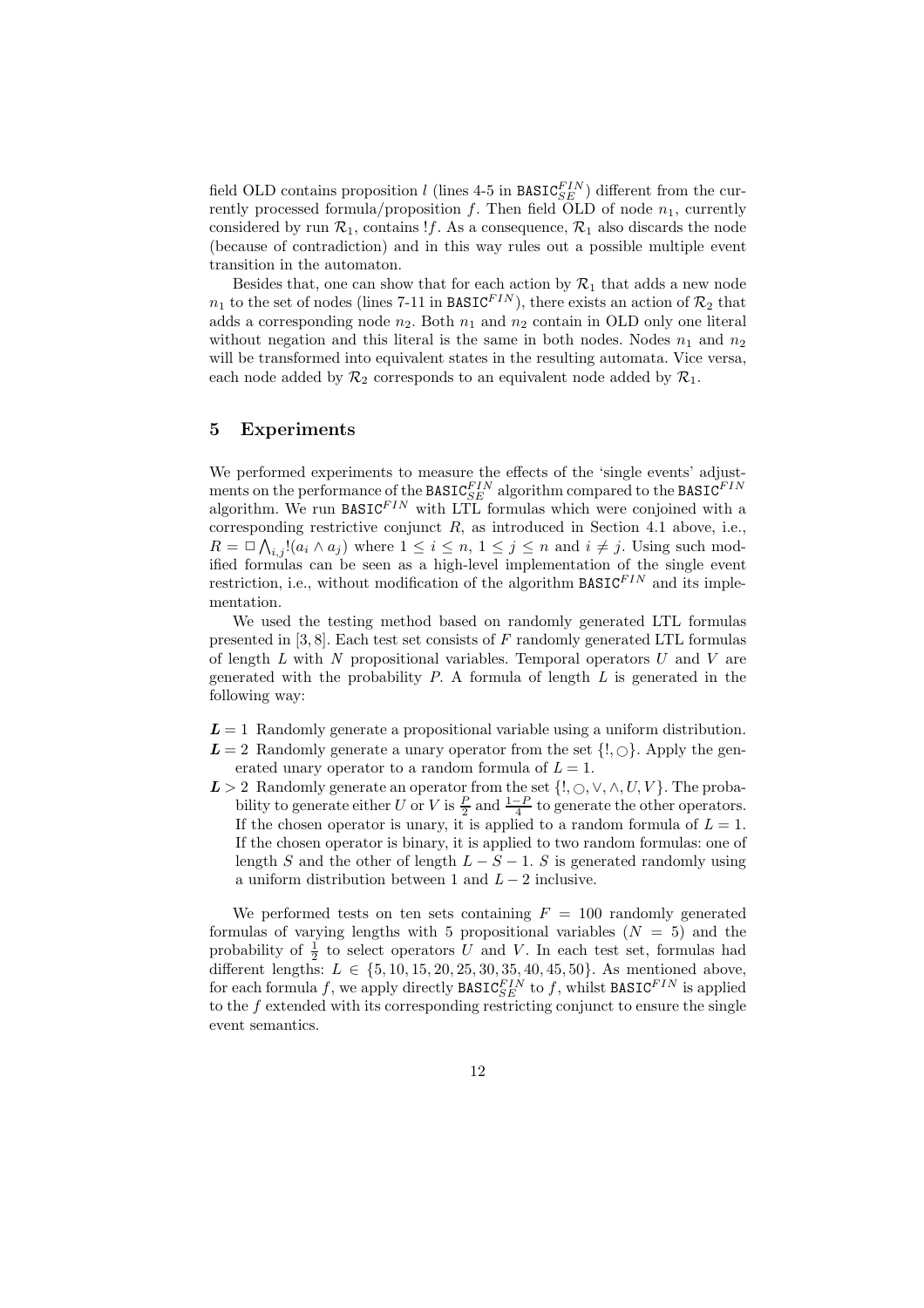When evaluating algorithms for generating automata from LTL formulas, it is a common practice to consider the size of the automaton (i.e., number of states and transitions) and the total time needed to generate the automaton [3, 8]. In addition to measuring the automata size and processing time, we have measured the number of times the procedure for expanding a node was invoked. This is because strengthening the contradiction requirements with the single event property causes the algorithm to abandon more expansion paths in the graph. Hence, the *expand* procedure is typically invoked fewer times.

Figure 6 presents the ratio between the corresponding results of the BASIC $_{SE}^{FIN}$ algorithm and the BASIC $^{FIN}$  algorithm. The results show that the low level implementation of the single event semantics, featured in  $\texttt{BASIC}_{SE}^{FIN}$ , significantly improves the performance by reducing the processing time, automata size, and number of invocations of the *expand* procedure. For example, only 10% of the original time is needed to process a formula of length 35 and 45. A lower number of invocations of procedure expand results in shorter processing times. The typical automata size is also reduced because transitions referring to more than one property are eliminated.



Fig. 6. The ratio of number of states, number of transitions, number of node expansion, and generation time between the BASIC<sup>FIN</sup> and BASIC<sup>FIN</sup> algorithms for  $F = 100$ randomly generated formulas of various lengths L, with  $N=5$  and  $P=\frac{1}{2}$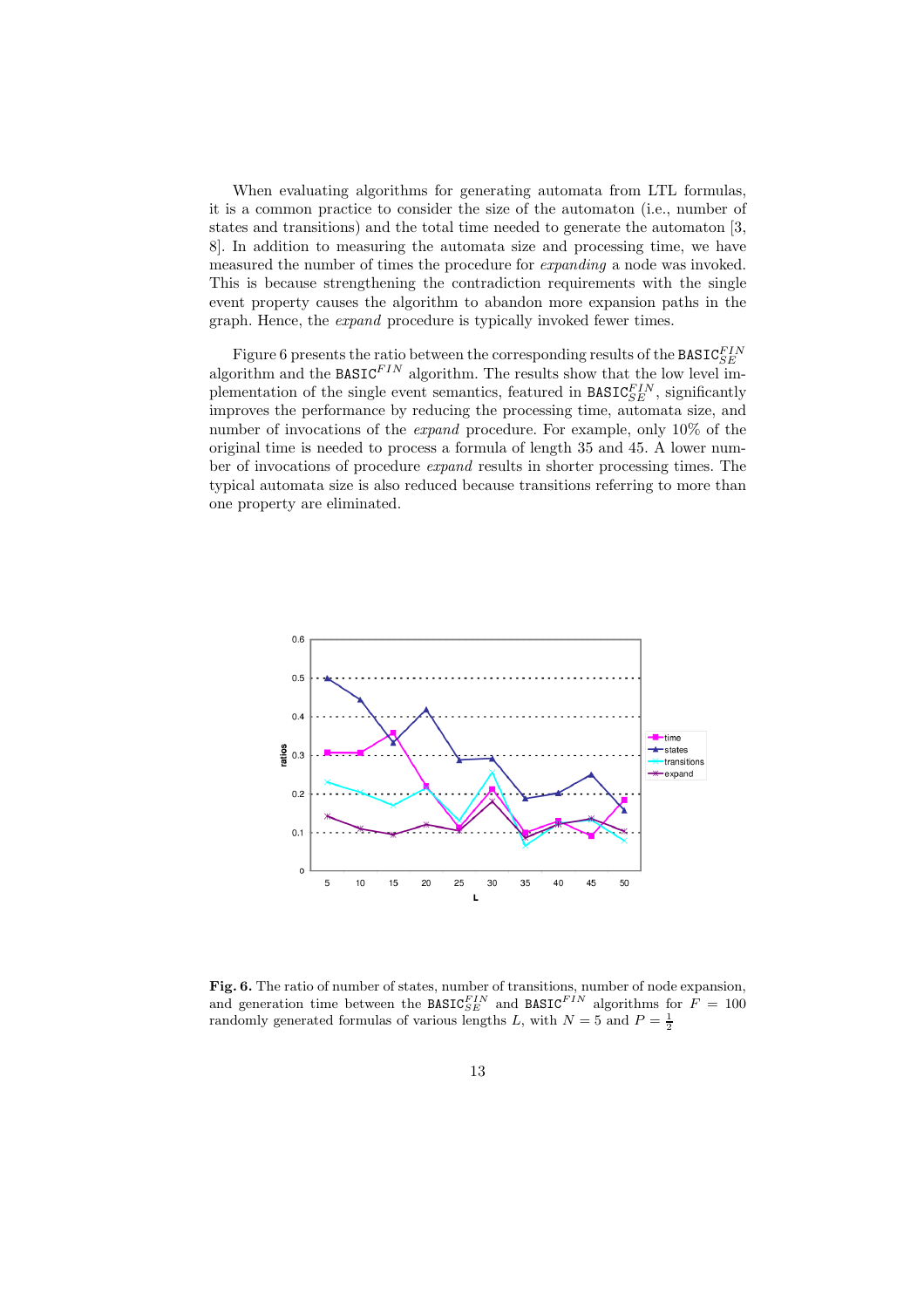Figure 6 shows that effects become more significant as the length of the formula increases up to the values  $L = 25$ . With further increase of the formula length, it seems that the effect begins to stabilize.

Each improvement of the performance with the  $\texttt{BASIC}_{SE}^{FIN}$  algorithm is important for enactment of declarative models. This is because the model formula of a DecSerFlow model is generated as a conjunction of all constraints and, hence, it can be much longer than typical formulas used in model checking. If  $L(f)$  denotes length of LTL formula f, then the length of model formula  $F = c_1 \wedge c_2 \wedge \ldots \wedge c_n$  of a DecSerFlow model with n constraints specified with LTL formulas  $c_1, c_2, \ldots, c_n$  is  $L(F) = n - 1 + \sum_{i=1}^n L(c_i)$ . For example, the length of model formula F (cf. Figure 3(a)) is  $L(F) = 2 - 1 + \sum_{i=1}^{2} 5 = 11$ , because the length of each *response* constraint in the model shown in Figure 1 is  $L(c) = 5$ .

### 6 Related Work

In our previous work, we have proposed using DecSerFlow for declarative specification of web service processes [1]. The  $\mathcal{S}$ CIFF language is another declarative language [2], which is based on abductive logic programming. While DecSerFlow and SCIFF are similar with respect to their declarative approach to process modeling, both languages have some specific advantages. SCIFF has more expressive power and is more efficient while checking constraints on executed traces (i.e., a posteriori) [11]. However, SCIFF cannot ensure a deadlock-free execution at run-time. Moreover, the adjustments proposed in this paper enable detection of more sophisticated model errors and improves efficiency.

DecSerFlow uses LTL for formal specification of constraints and automata generated from LTL formulas for retrieving the final representation of all possible model executions as all executions that satisfy model constraints. LTL is extensively used in the field of model checking and algorithms for automata generation from LTL formulas based on [5] are proposed in this field. Moreover, improving the performance of these algorithms is an important topic in the field [3, 8, 4]. While these approaches improve the performance of the original algorithm, which works with the standard LTL, changes proposed in this paper improve the performance by limiting the LTL to sequences of single events.

The problem of applying finite traces semantics to standard LTL has been addressed by other researchers. Approach presented in [10] considers only safety properties and generating finite-trace automata for monitoring running programs. Adjustments of the algorithm for automata generation to finite traces is given in [7]. We use this approach because it does not limit the expressiveness of DecSerFlow [7].

Standard LTL considers properties, rather than events, which means that zero or more properties can hold at any point of time. Methods for model checking for event-based systems use several approaches to LTL for sequences of single events. In [12], an approach is proposed for specifying events indirectly in terms of edges. Edges do not relate directly to occurrence of event, but capture changes of truth/false values of atomic propositions. The Tracta model-checking approach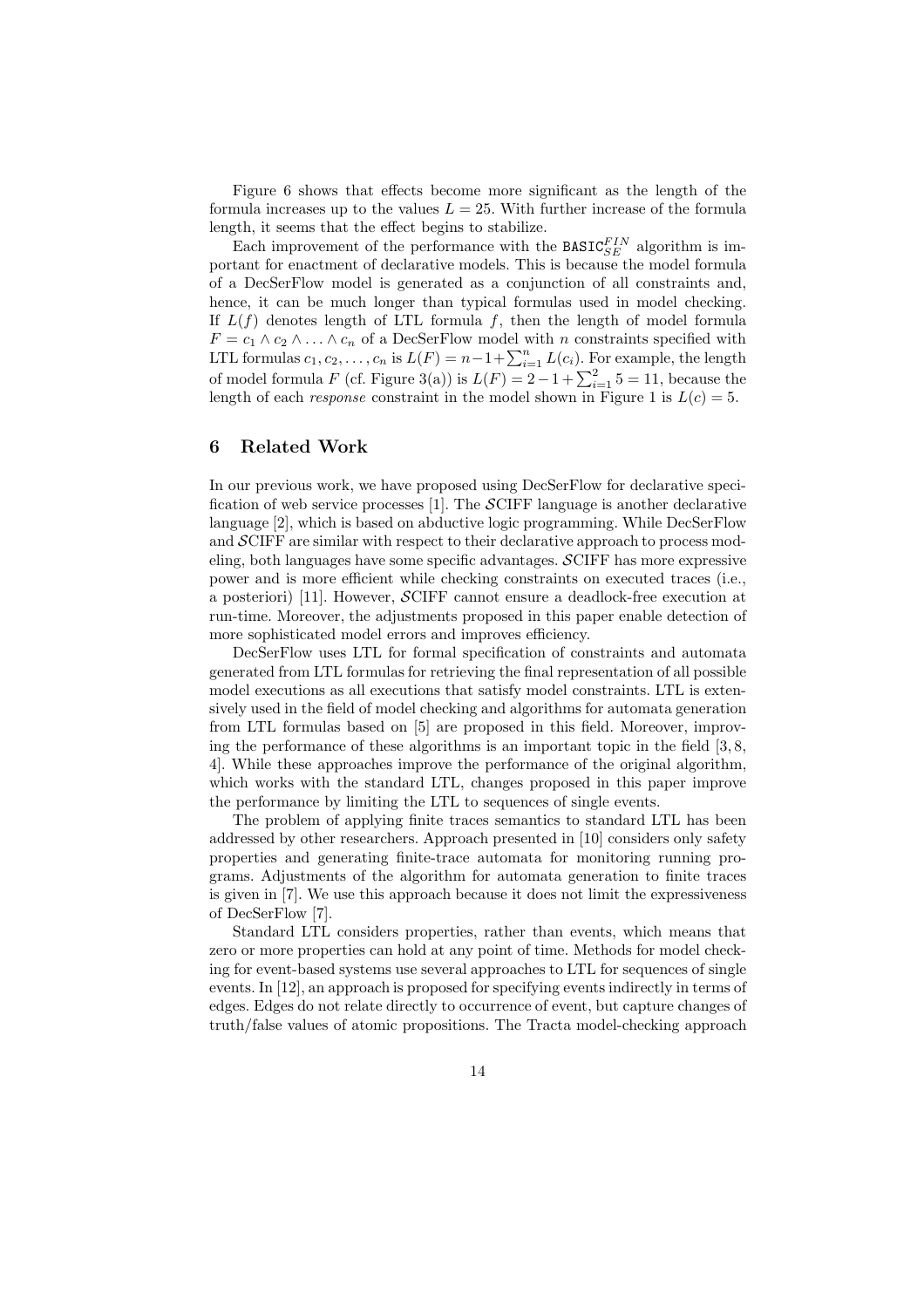[6] for analysis of concurrent systems uses the special kind of LTL for sequences of single actions: Action Linear Temporal Logic (ALTL). However, this approach uses the Büchi automata following the standard automata-theoretic approach to verification and focuses on solving issues related to hierarchical systems using the Compositional Reachability Analysis  $(CRA)$  [6]. ALTL is extended for fluent model checking in [9]. Here, instead of using each event occurrence, time intervals between action initiation and termination are considered. A special model checking procedure is proposed for fluent actions. This procedure uses Büchi automata, but avoids the need for using the synchronous product operation [9].

### 7 Conclusions

Using standard LTL and Büchi automata for enacting DecSerFlow models can cause errors and inefficiencies. This is because of two important differences between the standard model checking problem and the execution processes based on a declarative language like DecSerFlow. This paper describes how the standard LTL and algorithm for automata generation can be adapted in order to fit two special properties of DecSerFlow. Both the adjustments for finite traces described by Giannakopoulou et al. in [7], and the adjustments for sequences for single events described in Section 4 must be used in order to avoid errors. Because automata are generated for the DecSerFlow model formula (which is a conjunction of formulas for all constraints), the performance of the algorithm becomes a potential bottle neck. For the special class of problems where properties hold one at a time, results of our experiments show that the proposed adjustments also significantly decrease the processing time and size of automata. Processing times are reduced for more than one order of magnitude. Since the enactment of declarative languages like DecSerFlowrequires the repeated execution of this procedure (each time some activity is started or completed), this is highly relevant.

### References

- 1. W.M.P. van der Aalst and M. Pesic. DecSerFlow: Towards a Truly Declarative Service Flow Language. In M. Bravetti, M. Nunez, and G. Zavattaro, editors, International Conference on Web Services and Formal Methods (WS-FM 2006), volume 4184 of Lecture Notes in Computer Science, pages 1–23, Vienna, Austria, 2006. Springer-Verlag.
- 2. M. Alberti, F. Chesani, M. Gavanelli, E. Lamma, P. Mello, M. Montali, S. Storari, and P. Torroni. Computational Logic for Run-Time Verification of Web Services Choreographies: exploiting the SOCS-SI tool . In Proceedings of the 3rd International Workshop on Web Services and Formal Methods (WS-FM06), volume 4184 of Lecture Notes in Computer Science, pages 58–72. Springer Verlag, Berlin, 2006.
- 3. M. Daniele, F. Giunchiglia, and M.Y. Vardi. Improved Automata Generation for Linear Temporal Logic. In Proceedings of the 11th International Conference on Computer Aided Verification (CAV '99), pages 249–260, London, UK, 1999. Springer-Verlag.